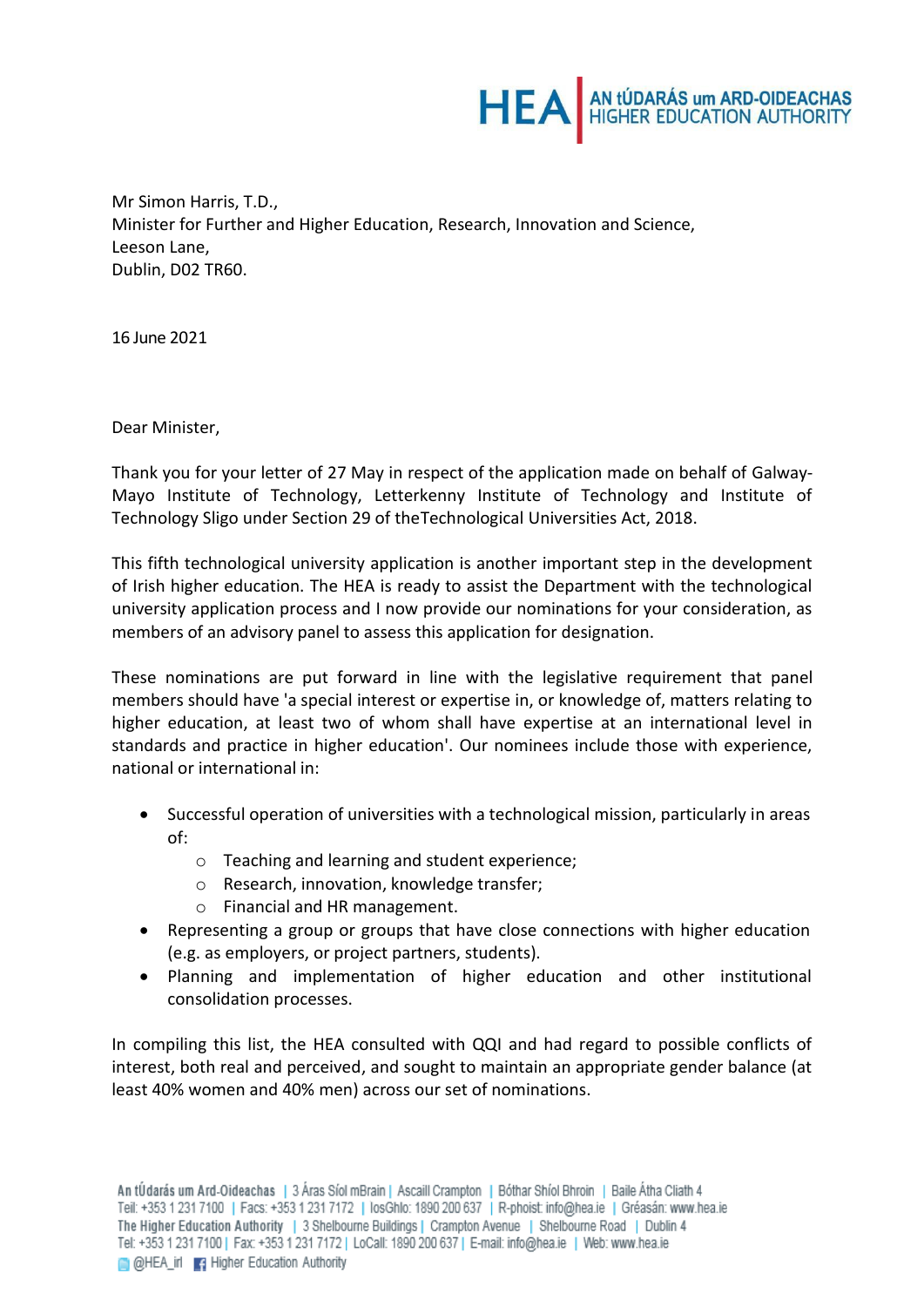HEA nominations for consideration as members of the advisory panel are:

- Lorraine Farrelly (Professor)
- Jean-Pierre Finance (Professor)
- Philip Gummett (Professor)
- Lesley Yellowlees (Professor)

Further details on these nominees, in the form of a short biography, is provided below.

We look forward to hearing from you and to progressing the review of this application in accordance with the Technological Universities Act, 2018.

Yours sincerely, Ć,

Dr Alan Wall, Chief Executive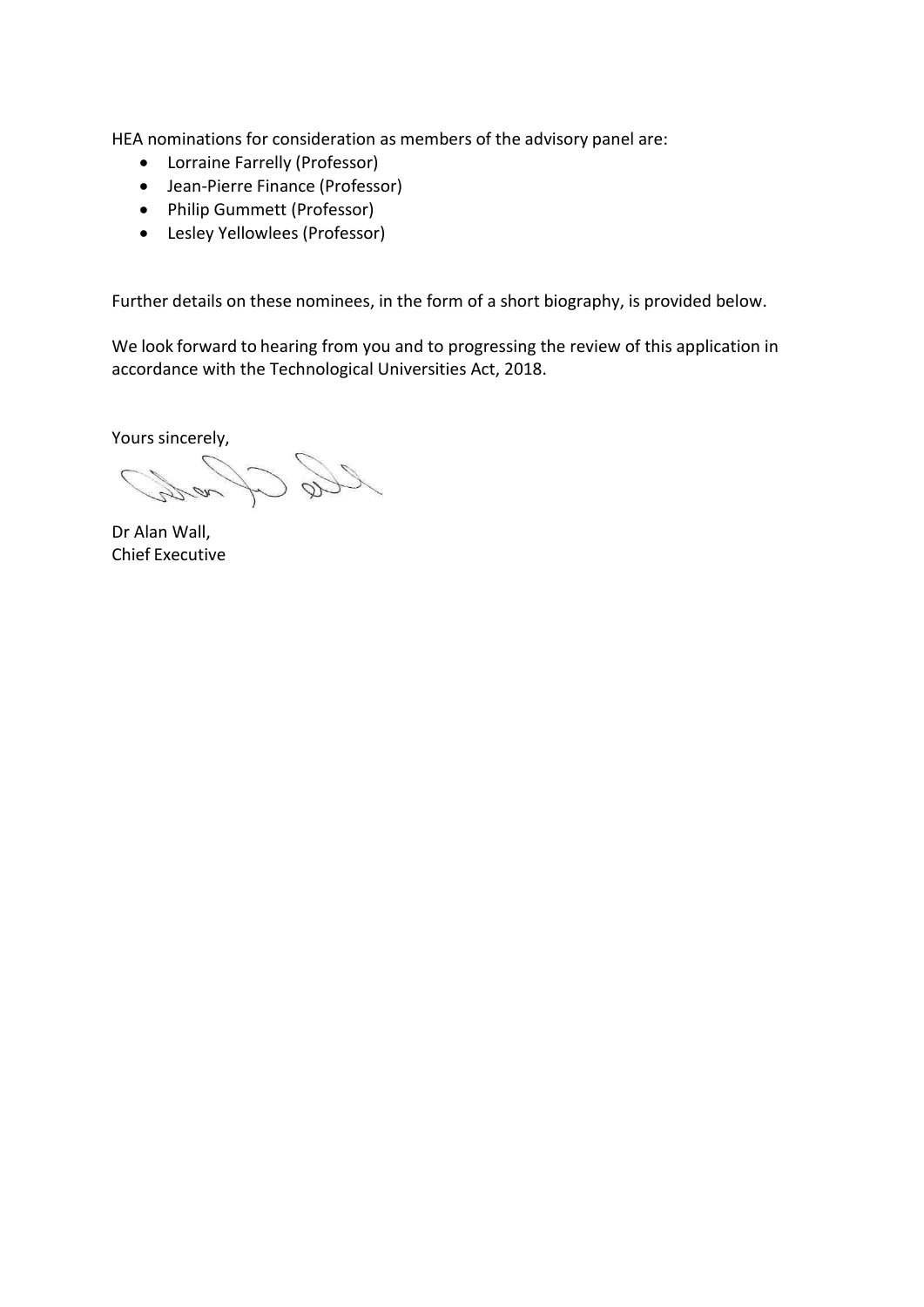# **Appendix 1 – HEA nominations for consideration as members of an advisory panel to consider applications for designation under Section 29 of the Technological Universities Act 2018.**

# **Lorraine Farrelly (Professor)**

Professor Farrelly is currently the Head of the School of Architecture at the University of Reading. She ran degree and Master's in Architecture courses and led the Master's in Architecture at the University of Portsmouth. She also ran an urban design studio working with students, which has made mixed use and housing proposals for European sites and competitions in Dublin, Paris, Amsterdam, Vienna, Venice, Rotterdam, London, Dublin and also on regional sites in the UK considering new town and regeneration projects. Her research interests include a multi-disciplinary approach to architecture at various scales, through understanding ideas of interior detail to urban concepts. She has written books across a range of subjects from representation and drawing, urban investigation and analysis to materials and interior space. She is currently Chair of the South Coast Design review advising on strategic master planning projects regionally.

She works with the Royal Institute of British Architects to Chair validation of Schools of Architecture in the UK and internationally. She is an external examiner at schools across the UK. Currently she is external examiner at Robert Gordon University and the University of Bath.

### **Jean-Pierre Finance (Professor)**

Professor Jean-Pierre Finance was President of Henri Poincaré University, Nancy-1, France from 1994 to 1999 and for a second term from 2004 to 2011. For two years (2007-2008), he was President of the CPU (Conferenceof French University Presidents). During 2010, he was president of the cluster of the 4 universities in Lorraine Region, called PRES of the University of Lorraine, and actively participated in the project to merge these 4 universities into a single Lorraine University created on 1 January 2012. Following its establishment, Professor Finance held the role of Provisional Administrator of the University.

He was a Board member of the EUA from 2009 to 2013. He currently chairsthe EUA Expert Group on Open Science, and a member of the Magna Charta Observatory Council as well as a member of the French Office for Scientific Integrity.

From 2010 to 2018, he was President of the French Bibliometric Agency (ABES) and of the French consortium HEI et recherche (Couperin), which is devoted to the acquisition of scientific publications. Since 2011, he has also been President of the agency dedicated to managing the French National Research and higher Education Network (NREN) called Renater. He is also a member of several external university evaluation panels.

He obtained his PhD in 1974 and his "Doctorat d'État" in 1979. Associate Professor in 1972, he became full professor in computer science at Henri Poincaré University, Nancy-1 in 1980. From 1985 to 1993 he acted as advisor to the French Ministry for Higher Education and Research on computer science. In 2000-2001 he was the advisor for research at the cabinet of the French Minister for Education (Jack Lang).